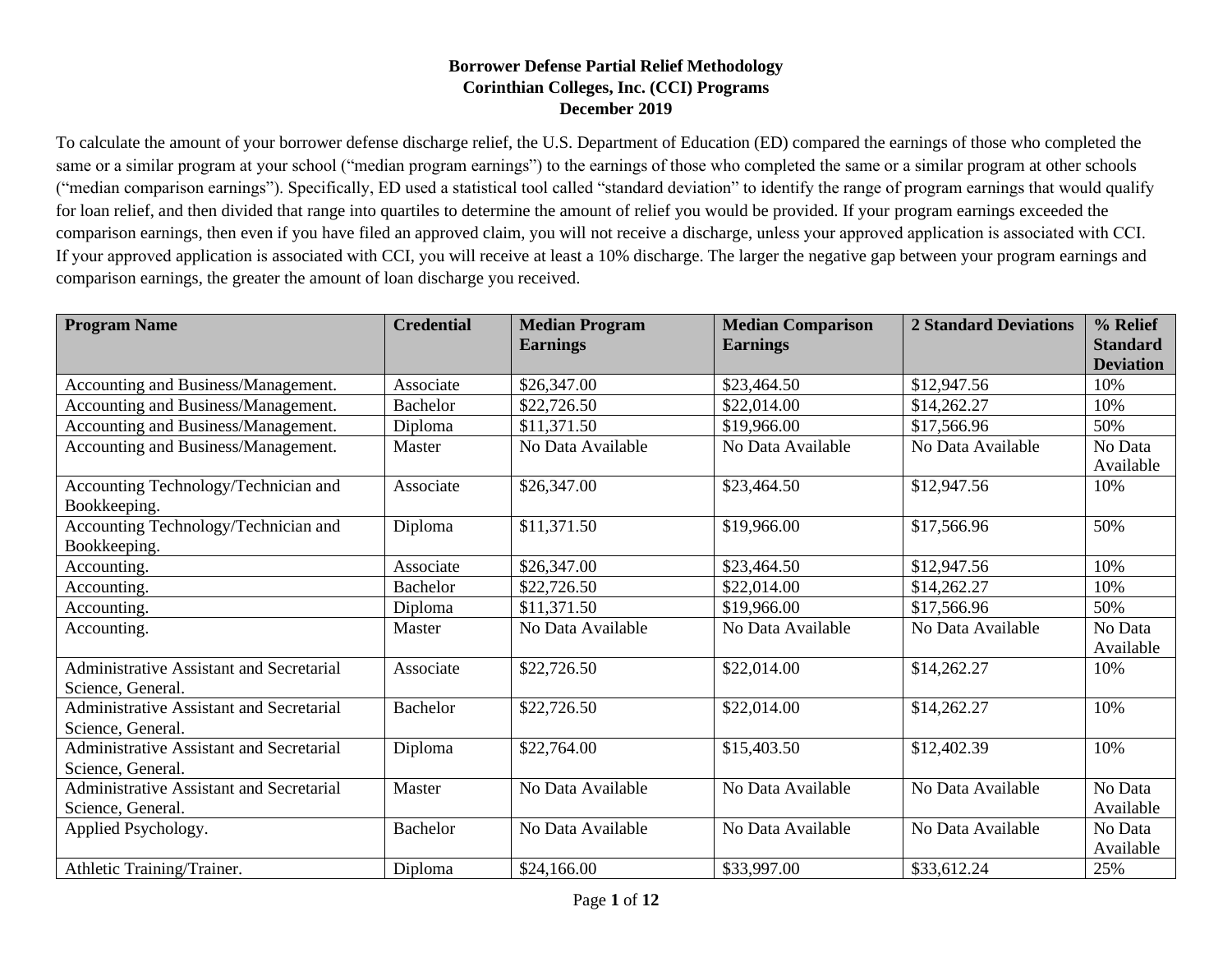| <b>Program Name</b>                            | <b>Credential</b> | <b>Median Program</b><br><b>Earnings</b> | <b>Median Comparison</b><br><b>Earnings</b> | <b>2 Standard Deviations</b> | $%$ Relief<br><b>Standard</b> |
|------------------------------------------------|-------------------|------------------------------------------|---------------------------------------------|------------------------------|-------------------------------|
|                                                |                   |                                          |                                             |                              | <b>Deviation</b>              |
| Autobody/Collision and Repair                  | Associate         | \$26,642.00                              | \$26,265.00                                 | \$21,664.57                  | 10%                           |
| Technology/Technician.                         |                   |                                          |                                             |                              |                               |
| Autobody/Collision and Repair                  | <b>Bachelor</b>   | No Data Available                        | No Data Available                           | No Data Available            | No Data                       |
| Technology/Technician.                         |                   |                                          |                                             |                              | Available                     |
| Autobody/Collision and Repair                  | Diploma           | \$26,642.00                              | \$26,294.00                                 | \$20,317.09                  | 10%                           |
| Technology/Technician.                         |                   |                                          |                                             |                              |                               |
| Autobody/Collision and Repair                  | Master            | No Data Available                        | No Data Available                           | No Data Available            | No Data                       |
| Technology/Technician.                         |                   |                                          |                                             |                              | Available                     |
| Automobile/Automotive Mechanics                | Associate         | \$26,642.00                              | \$26,265.00                                 | \$21,664.57                  | 10%                           |
| Technology/Technician.                         |                   |                                          |                                             |                              |                               |
| Automobile/Automotive Mechanics                | <b>Bachelor</b>   | No Data Available                        | No Data Available                           | No Data Available            | No Data                       |
| Technology/Technician.                         |                   |                                          |                                             |                              | Available                     |
| Automobile/Automotive Mechanics                | Diploma           | \$26,642.00                              | \$26,294.00                                 | \$20,317.09                  | 10%                           |
| Technology/Technician.                         |                   |                                          |                                             |                              |                               |
| Automobile/Automotive Mechanics                | Master            | No Data Available                        | No Data Available                           | No Data Available            | No Data                       |
| Technology/Technician.                         |                   |                                          |                                             |                              | Available                     |
| <b>Automotive Engineering</b>                  | Diploma           | \$21,323.00                              | \$30,698.00                                 | \$31,855.89                  | 25%                           |
| Technology/Technician.                         |                   |                                          |                                             |                              |                               |
| Biological and Physical Sciences.              | Associate         | No Data Available                        | No Data Available                           | No Data Available            | No Data                       |
|                                                |                   |                                          |                                             |                              | Available                     |
| Biomedical Technology/Technician.              | Diploma           | \$21,323.00                              | \$30,698.00                                 | \$31,855.89                  | 25%                           |
| Business Administration and Management,        | Associate         | \$22,726.50                              | \$22,014.00                                 | \$14,262.27                  | 10%                           |
| General.                                       |                   |                                          |                                             |                              |                               |
| <b>Business Administration and Management,</b> | <b>Bachelor</b>   | \$22,726.50                              | \$22,014.00                                 | \$14,262.27                  | 10%                           |
| General.                                       |                   |                                          |                                             |                              |                               |
| Business Administration and Management,        | Diploma           | \$11,669.00                              | \$18,104.00                                 | \$20,654.64                  | 25%                           |
| General.                                       |                   |                                          |                                             |                              |                               |
| Business Administration and Management,        | Master            | No Data Available                        | No Data Available                           | No Data Available            | No Data                       |
| General.                                       |                   |                                          |                                             |                              | Available                     |
| Business Administration, Management and        | Associate         | \$22,726.50                              | \$22,014.00                                 | \$14,262.27                  | 10%                           |
| Operations, Other.                             |                   |                                          |                                             |                              |                               |
| Business Administration, Management and        | <b>Bachelor</b>   | \$22,726.50                              | \$22,014.00                                 | \$14,262.27                  | 10%                           |
| Operations, Other.                             |                   |                                          |                                             |                              |                               |
| Business Administration, Management and        | Diploma           | \$11,669.00                              | \$18,104.00                                 | \$20,654.64                  | 25%                           |
| Operations, Other.                             |                   |                                          |                                             |                              |                               |
| Business Administration, Management and        | Master            | No Data Available                        | No Data Available                           | No Data Available            | No Data                       |
| Operations, Other.                             |                   |                                          |                                             |                              | Available                     |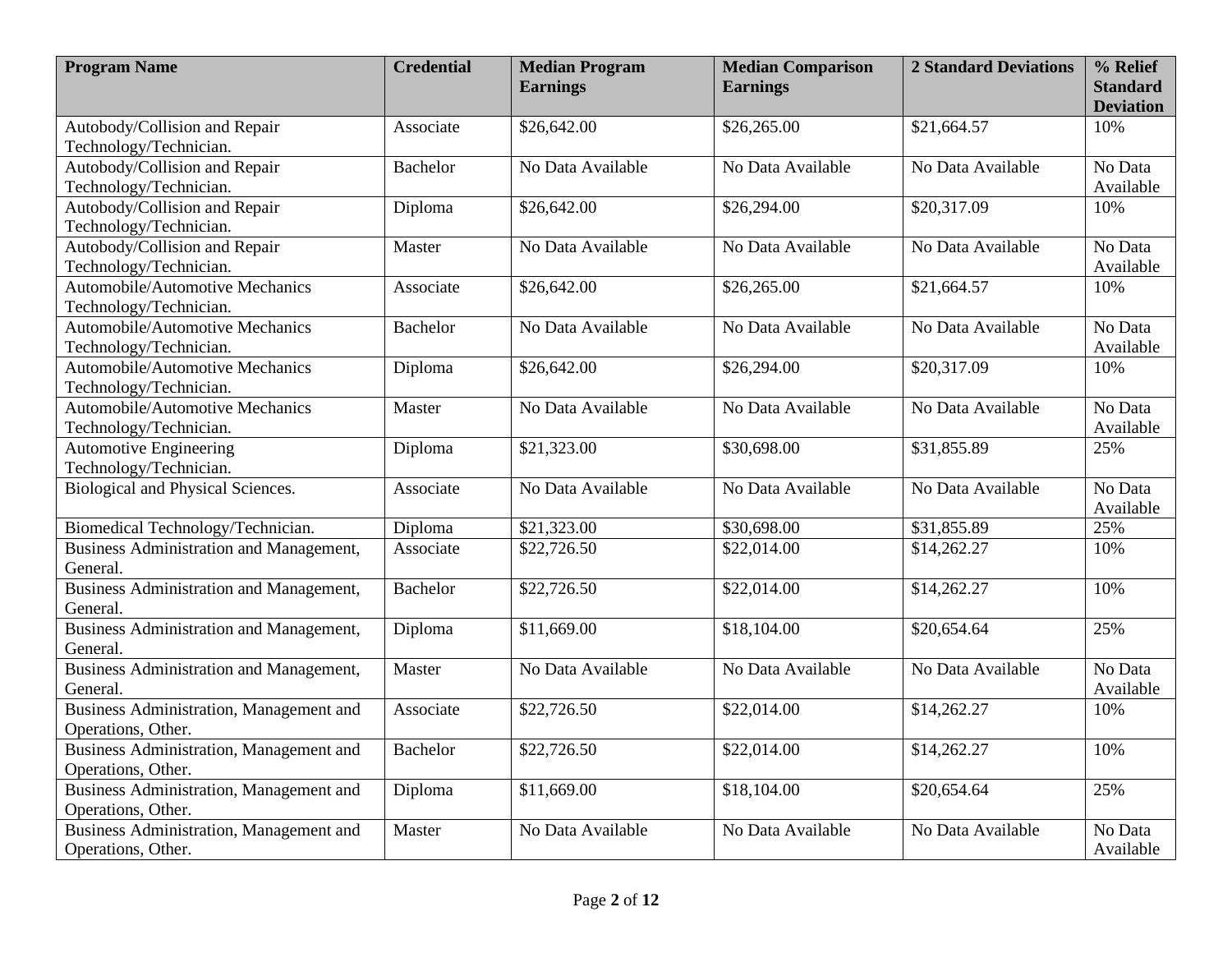| <b>Program Name</b>                                                      | <b>Credential</b> | <b>Median Program</b><br><b>Earnings</b> | <b>Median Comparison</b><br><b>Earnings</b> | <b>2 Standard Deviations</b> | % Relief<br><b>Standard</b> |
|--------------------------------------------------------------------------|-------------------|------------------------------------------|---------------------------------------------|------------------------------|-----------------------------|
|                                                                          |                   |                                          |                                             |                              | <b>Deviation</b>            |
| <b>Business Operations Support and Secretarial</b><br>Services, Other.   | Associate         | \$22,726.50                              | \$22,014.00                                 | \$14,262.27                  | 10%                         |
| <b>Business Operations Support and Secretarial</b><br>Services, Other.   | <b>Bachelor</b>   | \$22,726.50                              | \$22,014.00                                 | \$14,262.27                  | 10%                         |
| <b>Business Operations Support and Secretarial</b><br>Services, Other.   | Diploma           | \$22,764.00                              | \$15,403.50                                 | \$12,402.39                  | 10%                         |
| <b>Business Operations Support and Secretarial</b><br>Services, Other.   | Master            | No Data Available                        | No Data Available                           | No Data Available            | No Data<br>Available        |
| Business, Management, Marketing, and<br>Related Support Services, Other. | Associate         | \$19,106.00                              | \$19,768.50                                 | \$11,779.09                  | 25%                         |
| Business, Management, Marketing, and<br>Related Support Services, Other. | <b>Bachelor</b>   | \$22,726.50                              | \$22,014.00                                 | \$14,262.27                  | 10%                         |
| Business, Management, Marketing, and<br>Related Support Services, Other. | Diploma           | \$19,106.00                              | \$19,768.50                                 | \$11,779.09                  | 25%                         |
| Business, Management, Marketing, and<br>Related Support Services, Other. | Master            | No Data Available                        | No Data Available                           | No Data Available            | No Data<br>Available        |
| Business/Commerce, General.                                              | <b>Bachelor</b>   | \$22,726.50                              | \$22,014.00                                 | \$14,262.27                  | 10%                         |
| Business/Office<br>Automation/Technology/Data Entry.                     | Associate         | \$22,726.50                              | \$22,014.00                                 | \$14,262.27                  | 10%                         |
| Business/Office<br>Automation/Technology/Data Entry.                     | <b>Bachelor</b>   | \$22,726.50                              | \$22,014.00                                 | \$14,262.27                  | 10%                         |
| Business/Office<br>Automation/Technology/Data Entry.                     | Diploma           | \$22,764.00                              | \$15,403.50                                 | \$12,402.39                  | 10%                         |
| Business/Office<br>Automation/Technology/Data Entry.                     | Master            | No Data Available                        | No Data Available                           | No Data Available            | No Data<br>Available        |
| Cardiopulmonary Technology/Technologist.                                 | Diploma           | \$24,166.00                              | \$33,997.00                                 | \$33,612.24                  | 25%                         |
| Carpentry/Carpenter.                                                     | Associate         | \$18,672.00                              | \$26,173.00                                 | \$29,094.28                  | 25%                         |
| Carpentry/Carpenter.                                                     | <b>Bachelor</b>   | No Data Available                        | No Data Available                           | No Data Available            | No Data<br>Available        |
| Carpentry/Carpenter.                                                     | Diploma           | \$11,519.00                              | \$23,757.00                                 | \$18,716.37                  | 50%                         |
| Carpentry/Carpenter.                                                     | Master            | No Data Available                        | No Data Available                           | No Data Available            | No Data<br>Available        |
| Cinematography and Film/Video Production.                                | Associate         | No Data Available                        | No Data Available                           | No Data Available            | No Data<br>Available        |
| Cinematography and Film/Video Production.                                | <b>Bachelor</b>   | No Data Available                        | No Data Available                           | No Data Available            | No Data<br>Available        |
| Cinematography and Film/Video Production.                                | Diploma           | No Data Available                        | No Data Available                           | No Data Available            | No Data<br>Available        |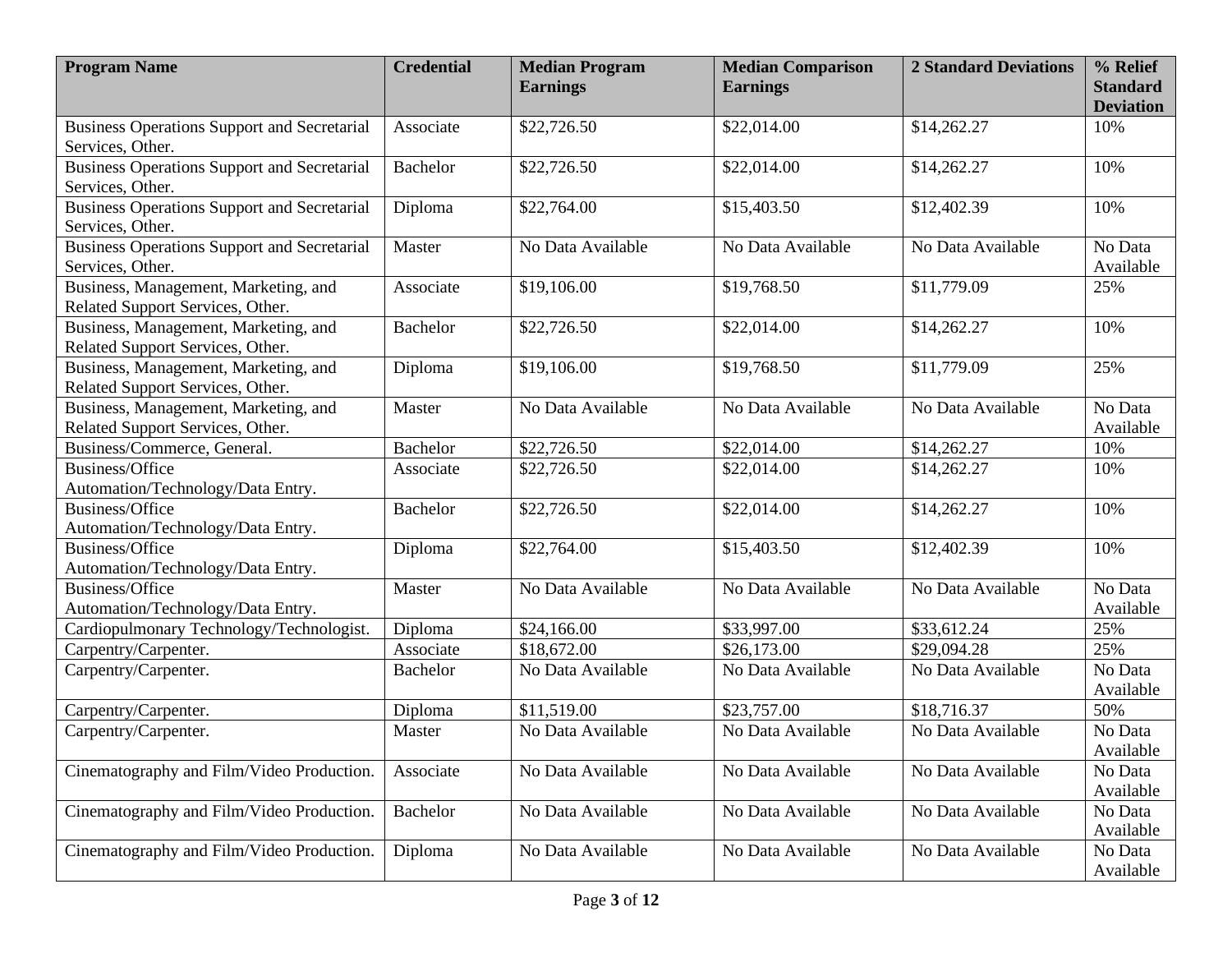| <b>Program Name</b>                                             | <b>Credential</b> | <b>Median Program</b> | <b>Median Comparison</b> | <b>2 Standard Deviations</b> | % Relief             |
|-----------------------------------------------------------------|-------------------|-----------------------|--------------------------|------------------------------|----------------------|
|                                                                 |                   | <b>Earnings</b>       | <b>Earnings</b>          |                              | <b>Standard</b>      |
|                                                                 |                   |                       |                          |                              | <b>Deviation</b>     |
| Cinematography and Film/Video Production.                       | Master            | No Data Available     | No Data Available        | No Data Available            | No Data              |
|                                                                 |                   |                       |                          |                              | Available            |
| Clinical Laboratory Science/Medical<br>Technology/Technologist. | Diploma           | \$16,474.50           | \$22,243.00              | \$24,969.14                  | 25%                  |
| Computer and Information Sciences,<br>General.                  | Associate         | \$15,965.00           | \$23,496.00              | \$26,686.50                  | 25%                  |
| Computer and Information Sciences,<br>General.                  | <b>Bachelor</b>   | No Data Available     | No Data Available        | No Data Available            | No Data<br>Available |
| Computer and Information Sciences,<br>General.                  | Diploma           | \$15,965.00           | \$23,216.00              | \$23,323.03                  | 25%                  |
| Computer and Information Sciences,<br>General.                  | Master            | No Data Available     | No Data Available        | No Data Available            | No Data<br>Available |
| Computer Programming, Specific<br>Applications.                 | <b>Bachelor</b>   | No Data Available     | No Data Available        | No Data Available            | No Data<br>Available |
| Computer Support Specialist.                                    | Associate         | \$15,965.00           | \$23,496.00              | \$26,686.50                  | 25%                  |
| Computer Support Specialist.                                    | <b>Bachelor</b>   | No Data Available     | No Data Available        | No Data Available            | No Data<br>Available |
| Computer Support Specialist.                                    | Diploma           | \$15,965.00           | \$23,496.00              | \$26,686.50                  | 25%                  |
| Computer Support Specialist.                                    | Master            | No Data Available     | No Data Available        | No Data Available            | No Data<br>Available |
| Computer Systems Analysis/Analyst.                              | <b>Bachelor</b>   | No Data Available     | No Data Available        | No Data Available            | No Data<br>Available |
| <b>Construction Management.</b>                                 | Associate         | \$22,726.50           | \$22,014.00              | \$14,262.27                  | 10%                  |
| <b>Construction Management.</b>                                 | <b>Bachelor</b>   | \$22,726.50           | \$22,014.00              | \$14,262.27                  | 10%                  |
| <b>Construction Management.</b>                                 | Diploma           | \$11,669.00           | \$18,104.00              | \$20,654.64                  | 25%                  |
| <b>Construction Management.</b>                                 | Master            | No Data Available     | No Data Available        | No Data Available            | No Data<br>Available |
| Court Reporting/Court Reporter.                                 | Diploma           | \$17,778.00           | \$28,212.00              | \$20,584.32                  | 50%                  |
| Criminal Justice/Law Enforcement<br>Administration.             | Associate         | \$28,654.00           | \$21,707.00              | \$9,251.29                   | 10%                  |
| Criminal Justice/Law Enforcement<br>Administration.             | <b>Bachelor</b>   | \$28,654.00           | \$21,868.50              | \$12,609.51                  | 10%                  |
| Criminal Justice/Law Enforcement                                | Diploma           | \$28,417.00           | \$32,463.00              | \$24,385.66                  | 25%                  |
| Administration.                                                 |                   |                       |                          |                              |                      |
| Criminal Justice/Law Enforcement<br>Administration.             | Master            | No Data Available     | No Data Available        | No Data Available            | No Data<br>Available |
| Criminal Justice/Police Science.                                | Associate         | \$28,654.00           | \$21,707.00              | \$9,251.29                   | 10%                  |
| Criminal Justice/Police Science.                                | Bachelor          | \$28,654.00           | \$21,868.50              | \$12,609.51                  | 10%                  |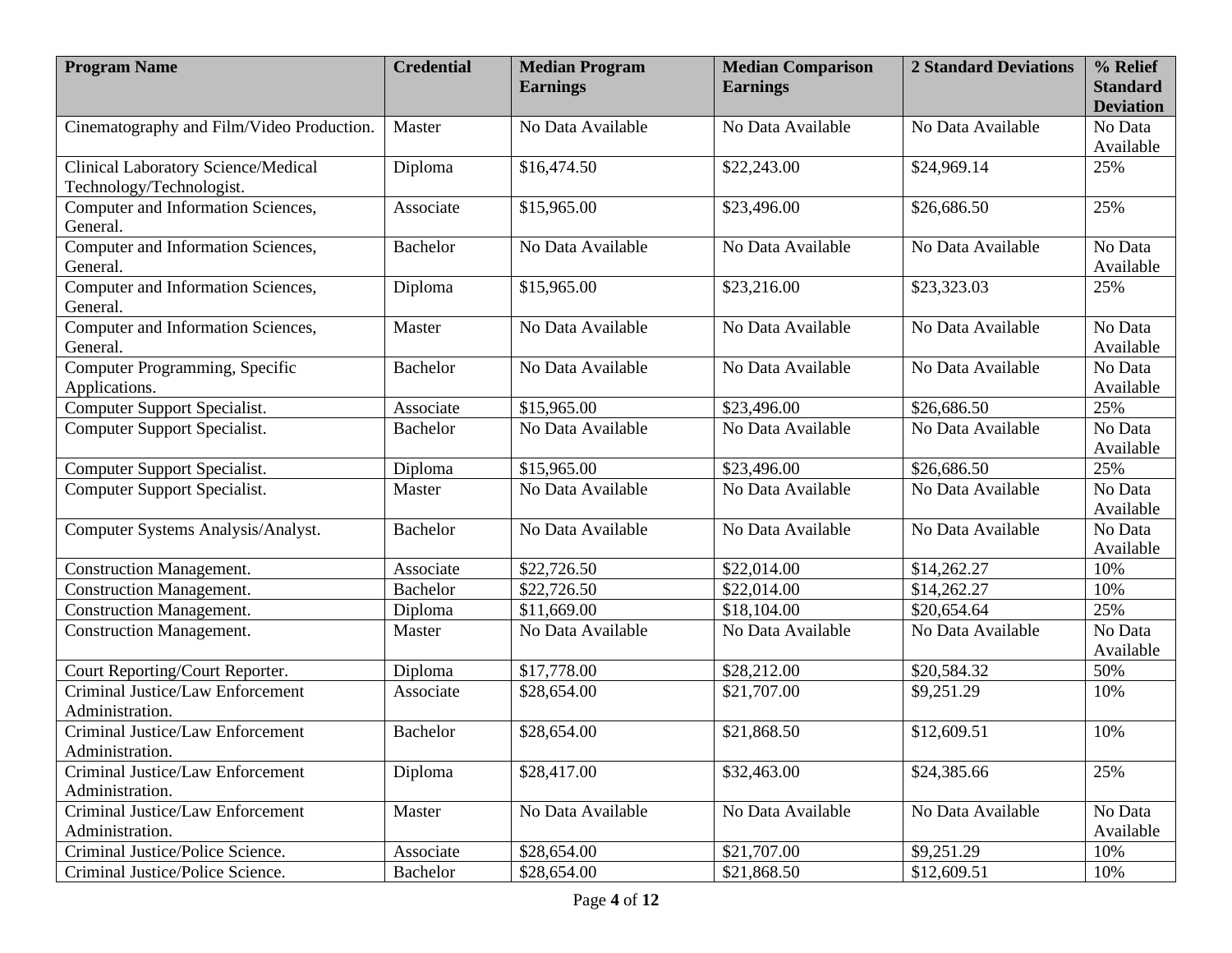| <b>Program Name</b>                                                             | <b>Credential</b> | <b>Median Program</b> | <b>Median Comparison</b> | <b>2 Standard Deviations</b> | % Relief                            |
|---------------------------------------------------------------------------------|-------------------|-----------------------|--------------------------|------------------------------|-------------------------------------|
|                                                                                 |                   | <b>Earnings</b>       | <b>Earnings</b>          |                              | <b>Standard</b><br><b>Deviation</b> |
| Criminal Justice/Police Science.                                                | Diploma           | \$28,417.00           | \$32,463.00              | \$24,385.66                  | 25%                                 |
| Criminal Justice/Police Science.                                                | Master            | No Data Available     | No Data Available        | No Data Available            | No Data                             |
|                                                                                 |                   |                       |                          |                              | Available                           |
| Dental Assisting/Assistant.                                                     | Associate         | \$24,784.50           | \$22,447.50              | \$27,915.77                  | 10%                                 |
| Dental Assisting/Assistant.                                                     | <b>Bachelor</b>   | \$24,784.50           | \$22,447.50              | \$27,915.77                  | 10%                                 |
| Dental Assisting/Assistant.                                                     | Diploma           | \$16,459.00           | \$21,145.00              | \$14,325.94                  | 25%                                 |
| Dental Assisting/Assistant.                                                     | Master            | No Data Available     | No Data Available        | No Data Available            | No Data<br>Available                |
| Diagnostic Medical                                                              | Diploma           | \$24,166.00           | \$33,997.00              | \$33,612.24                  | 25%                                 |
| Sonography/Sonographer and Ultrasound<br>Technician.                            |                   |                       |                          |                              |                                     |
| Diesel Mechanics Technology/Technician.                                         | Associate         | \$26,642.00           | \$26,265.00              | \$21,664.57                  | 10%                                 |
| Diesel Mechanics Technology/Technician.                                         | <b>Bachelor</b>   | No Data Available     | No Data Available        | No Data Available            | No Data<br>Available                |
| Diesel Mechanics Technology/Technician.                                         | Diploma           | \$26,642.00           | \$26,294.00              | \$20,317.09                  | 10%                                 |
| Diesel Mechanics Technology/Technician.                                         | Master            | No Data Available     | No Data Available        | No Data Available            | No Data<br>Available                |
| Drywall Installation/Drywaller.                                                 | Diploma           | \$18,672.00           | \$26,173.00              | \$29,094.28                  | 25%                                 |
| Electrical, Electronic and Communications<br>Engineering Technology/Technician. | Associate         | \$21,323.00           | \$30,698.00              | \$31,855.89                  | 25%                                 |
| Electrical, Electronic and Communications<br>Engineering Technology/Technician. | <b>Bachelor</b>   | No Data Available     | No Data Available        | No Data Available            | No Data<br>Available                |
| Electrical, Electronic and Communications<br>Engineering Technology/Technician. | Diploma           | \$21,323.00           | \$30,698.00              | \$31,855.89                  | 25%                                 |
| Electrical, Electronic and Communications<br>Engineering Technology/Technician. | Master            | No Data Available     | No Data Available        | No Data Available            | No Data<br>Available                |
| Electrical/Electronics Equipment Installation<br>and Repair, General.           | Associate         | \$26,642.00           | \$26,265.00              | \$21,664.57                  | 10%                                 |
| Electrical/Electronics Equipment Installation<br>and Repair, General.           | <b>Bachelor</b>   | No Data Available     | No Data Available        | No Data Available            | No Data<br>Available                |
| Electrical/Electronics Equipment Installation<br>and Repair, General.           | Diploma           | \$26,642.00           | \$26,265.00              | \$21,664.57                  | 10%                                 |
| Electrical/Electronics Equipment Installation                                   | Master            | No Data Available     | No Data Available        | No Data Available            | No Data                             |
| and Repair, General.                                                            |                   |                       |                          |                              | Available                           |
| Electrician.                                                                    | Associate         | \$18,672.00           | \$26,173.00              | \$29,094.28                  | 25%                                 |
| Electrician.                                                                    | Bachelor          | No Data Available     | No Data Available        | No Data Available            | No Data<br>Available                |
| Electrician.                                                                    | Diploma           | \$23,697.00           | \$29,079.00              | \$29,302.38                  | 25%                                 |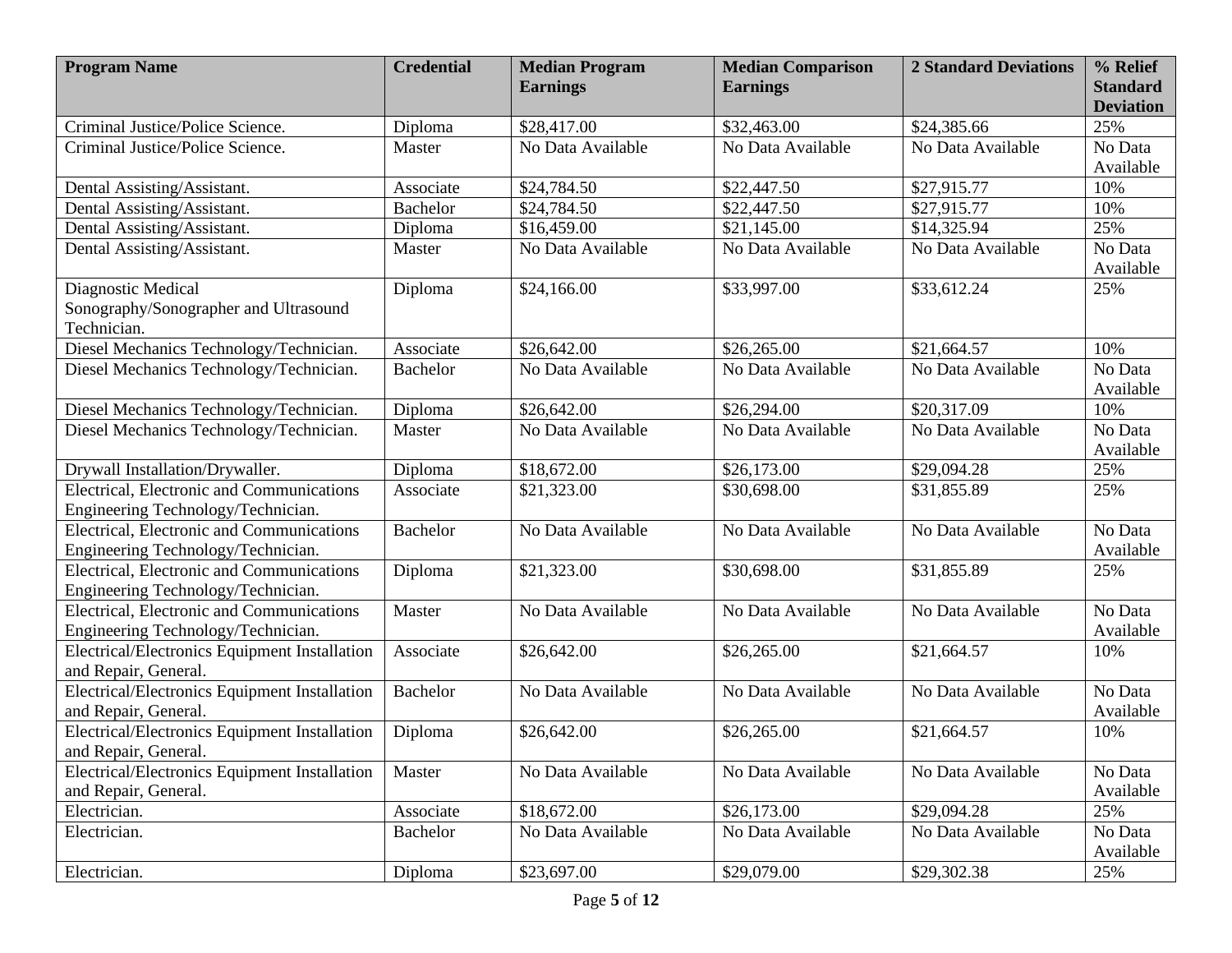| <b>Program Name</b>                                         | <b>Credential</b> | <b>Median Program</b> | <b>Median Comparison</b> | <b>2 Standard Deviations</b> | % Relief             |
|-------------------------------------------------------------|-------------------|-----------------------|--------------------------|------------------------------|----------------------|
|                                                             |                   | <b>Earnings</b>       | <b>Earnings</b>          |                              | <b>Standard</b>      |
|                                                             |                   |                       |                          |                              | <b>Deviation</b>     |
| Electrician.                                                | Master            | No Data Available     | No Data Available        | No Data Available            | No Data              |
|                                                             |                   |                       |                          |                              | Available            |
| Engineering, General.                                       | <b>Bachelor</b>   | No Data Available     | No Data Available        | No Data Available            | No Data              |
|                                                             |                   |                       |                          |                              | Available            |
| English Language and Literature/Letters,<br>Other.          | Associate         | No Data Available     | No Data Available        | No Data Available            | No Data<br>Available |
| Entrepreneurship/Entrepreneurial Studies.                   | Associate         | \$22,726.50           | \$22,014.00              | \$14,262.27                  | 10%                  |
| Entrepreneurship/Entrepreneurial Studies.                   | <b>Bachelor</b>   | \$22,726.50           | \$22,014.00              | \$14,262.27                  | 10%                  |
| Entrepreneurship/Entrepreneurial Studies.                   | Diploma           | \$11,669.00           | \$18,104.00              | \$20,654.64                  | 25%                  |
| Entrepreneurship/Entrepreneurial Studies.                   | Master            | No Data Available     | No Data Available        | No Data Available            | No Data<br>Available |
| General Office Occupations and Clerical<br>Services.        | Associate         | \$22,726.50           | \$22,014.00              | \$14,262.27                  | 10%                  |
| General Office Occupations and Clerical<br>Services.        | <b>Bachelor</b>   | \$22,726.50           | \$22,014.00              | \$14,262.27                  | 10%                  |
| <b>General Office Occupations and Clerical</b><br>Services. | Diploma           | \$22,764.00           | \$15,403.50              | \$12,402.39                  | 10%                  |
| General Office Occupations and Clerical                     | Master            | No Data Available     | No Data Available        | No Data Available            | No Data              |
| Services.                                                   |                   |                       |                          |                              | Available            |
| General Studies.                                            | Associate         | No Data Available     | No Data Available        | No Data Available            | No Data<br>Available |
| General Studies.                                            | <b>Bachelor</b>   | No Data Available     | No Data Available        | No Data Available            | No Data              |
|                                                             |                   |                       |                          |                              | Available            |
| General Studies.                                            | Diploma           | No Data Available     | No Data Available        | No Data Available            | No Data              |
|                                                             |                   |                       |                          |                              | Available            |
| Health and Wellness, General.                               | Associate         | \$24,784.50           | \$22,447.50              | \$27,915.77                  | 10%                  |
| Health and Wellness, General.                               | <b>Bachelor</b>   | \$24,784.50           | \$22,447.50              | \$27,915.77                  | 10%                  |
| Health and Wellness, General.                               | Master            | No Data Available     | No Data Available        | No Data Available            | No Data              |
|                                                             |                   |                       |                          |                              | Available            |
| <b>Health Information/Medical Records</b>                   | Associate         | \$24,784.50           | \$22,447.50              | \$27,915.77                  | 10%                  |
| Administration/Administrator.                               |                   |                       |                          |                              |                      |
| <b>Health Information/Medical Records</b>                   | Diploma           | \$15,823.50           | \$19,552.00              | \$13,198.30                  | 25%                  |
| Administration/Administrator.                               |                   |                       |                          |                              |                      |
| <b>Health Information/Medical Records</b>                   | Associate         | \$24,784.50           | \$22,447.50              | \$27,915.77                  | 10%                  |
| Technology/Technician.                                      |                   |                       |                          |                              |                      |
| <b>Health Information/Medical Records</b>                   | Bachelor          | \$24,784.50           | \$22,447.50              | \$27,915.77                  | 10%                  |
| Technology/Technician.                                      |                   |                       |                          |                              |                      |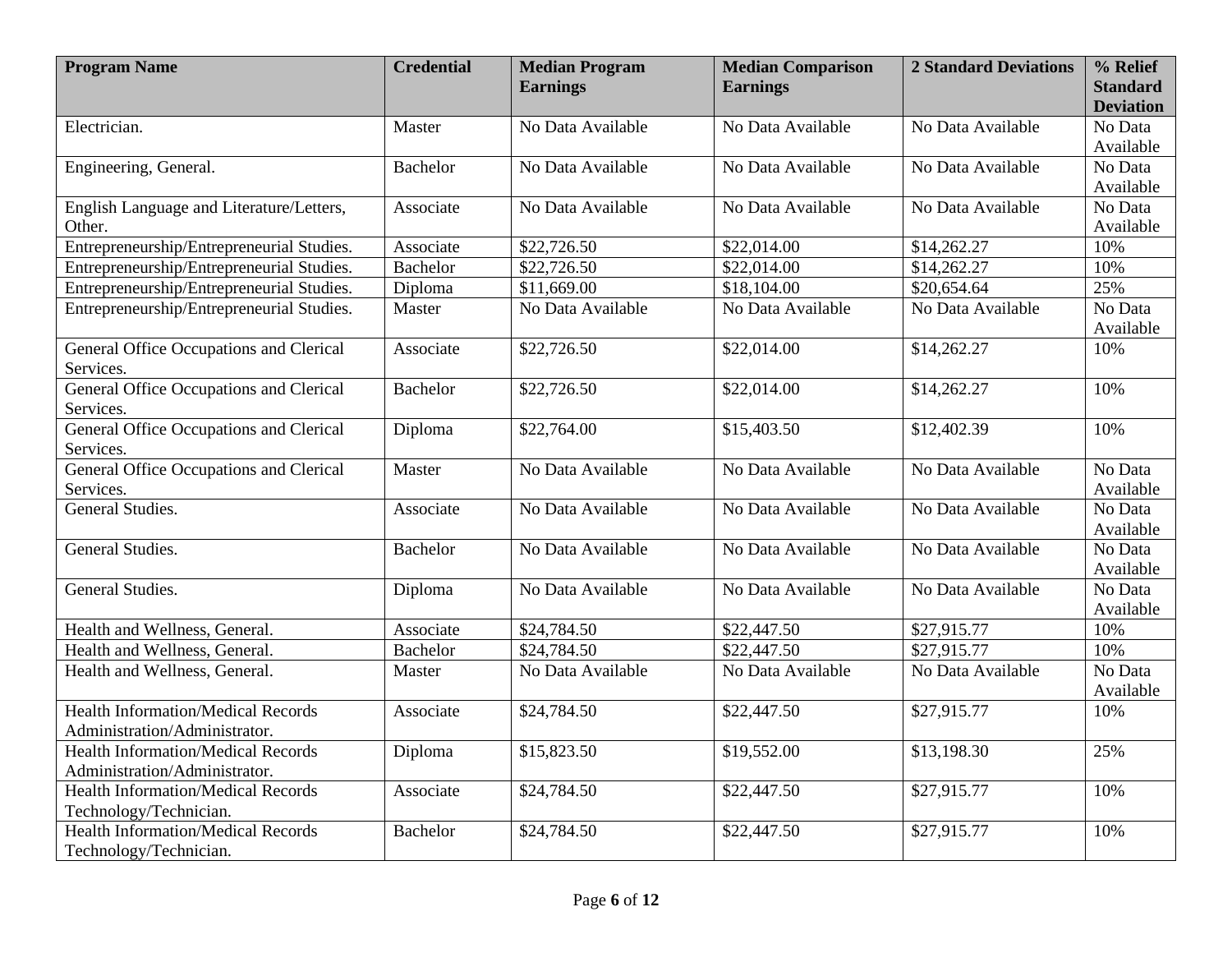| <b>Program Name</b>                        | <b>Credential</b> | <b>Median Program</b><br><b>Earnings</b> | <b>Median Comparison</b><br><b>Earnings</b> | <b>2 Standard Deviations</b> | % Relief<br><b>Standard</b> |
|--------------------------------------------|-------------------|------------------------------------------|---------------------------------------------|------------------------------|-----------------------------|
|                                            |                   |                                          |                                             |                              | <b>Deviation</b>            |
| <b>Health Information/Medical Records</b>  | Diploma           | \$15,823.50                              | \$19,552.00                                 | \$13,198.30                  | 25%                         |
| Technology/Technician.                     |                   |                                          |                                             |                              |                             |
| <b>Health Information/Medical Records</b>  | Master            | No Data Available                        | No Data Available                           | No Data Available            | No Data                     |
| Technology/Technician.                     |                   |                                          |                                             |                              | Available                   |
| Health/Health Care                         | Associate         | \$24,784.50                              | \$22,447.50                                 | \$27,915.77                  | 10%                         |
| Administration/Management.                 |                   |                                          |                                             |                              |                             |
| Health/Health Care                         | <b>Bachelor</b>   | \$24,784.50                              | \$22,447.50                                 | \$27,915.77                  | 10%                         |
| Administration/Management.                 |                   |                                          |                                             |                              |                             |
| Health/Health Care                         | Diploma           | \$15,823.50                              | \$19,552.00                                 | \$13,198.30                  | 25%                         |
| Administration/Management.                 |                   |                                          |                                             |                              |                             |
| Health/Health Care                         | Master            | No Data Available                        | No Data Available                           | No Data Available            | No Data                     |
| Administration/Management.                 |                   |                                          |                                             |                              | Available                   |
| Heating, Air Conditioning, Ventilation and | Associate         | \$26,642.00                              | \$26,265.00                                 | \$21,664.57                  | 10%                         |
| <b>Refrigeration Maintenance</b>           |                   |                                          |                                             |                              |                             |
| Technology/Technician.                     |                   |                                          |                                             |                              |                             |
| Heating, Air Conditioning, Ventilation and | <b>Bachelor</b>   | No Data Available                        | No Data Available                           | No Data Available            | No Data                     |
| <b>Refrigeration Maintenance</b>           |                   |                                          |                                             |                              | Available                   |
| Technology/Technician.                     |                   |                                          |                                             |                              |                             |
| Heating, Air Conditioning, Ventilation and | Diploma           | \$26,642.00                              | \$26,265.00                                 | \$21,664.57                  | 10%                         |
| <b>Refrigeration Maintenance</b>           |                   |                                          |                                             |                              |                             |
| Technology/Technician.                     |                   |                                          |                                             |                              |                             |
| Heating, Air Conditioning, Ventilation and | Master            | No Data Available                        | No Data Available                           | No Data Available            | No Data                     |
| <b>Refrigeration Maintenance</b>           |                   |                                          |                                             |                              | Available                   |
| Technology/Technician.                     |                   |                                          |                                             |                              |                             |
| Heating, Ventilation, Air Conditioning and | Associate         | \$21,323.00                              | \$30,698.00                                 | \$31,855.89                  | 25%                         |
| Refrigeration Engineering                  |                   |                                          |                                             |                              |                             |
| Technology/Technician.                     |                   |                                          |                                             |                              |                             |
| Heating, Ventilation, Air Conditioning and | <b>Bachelor</b>   | No Data Available                        | No Data Available                           | No Data Available            | No Data                     |
| Refrigeration Engineering                  |                   |                                          |                                             |                              | Available                   |
| Technology/Technician.                     |                   |                                          |                                             |                              |                             |
| Heating, Ventilation, Air Conditioning and | Diploma           | \$22,574.50                              | \$27,836.50                                 | \$27,274.97                  | 25%                         |
| Refrigeration Engineering                  |                   |                                          |                                             |                              |                             |
| Technology/Technician.                     |                   |                                          |                                             |                              |                             |
| Heating, Ventilation, Air Conditioning and | Master            | No Data Available                        | No Data Available                           | No Data Available            | No Data                     |
| Refrigeration Engineering                  |                   |                                          |                                             |                              | Available                   |
| Technology/Technician.                     |                   |                                          |                                             |                              |                             |
| Homeland Security.                         | Associate         | \$28,654.00                              | \$21,868.50                                 | \$12,609.51                  | 10%                         |
| Homeland Security.                         | Bachelor          | \$28,654.00                              | \$21,868.50                                 | \$12,609.51                  | 10%                         |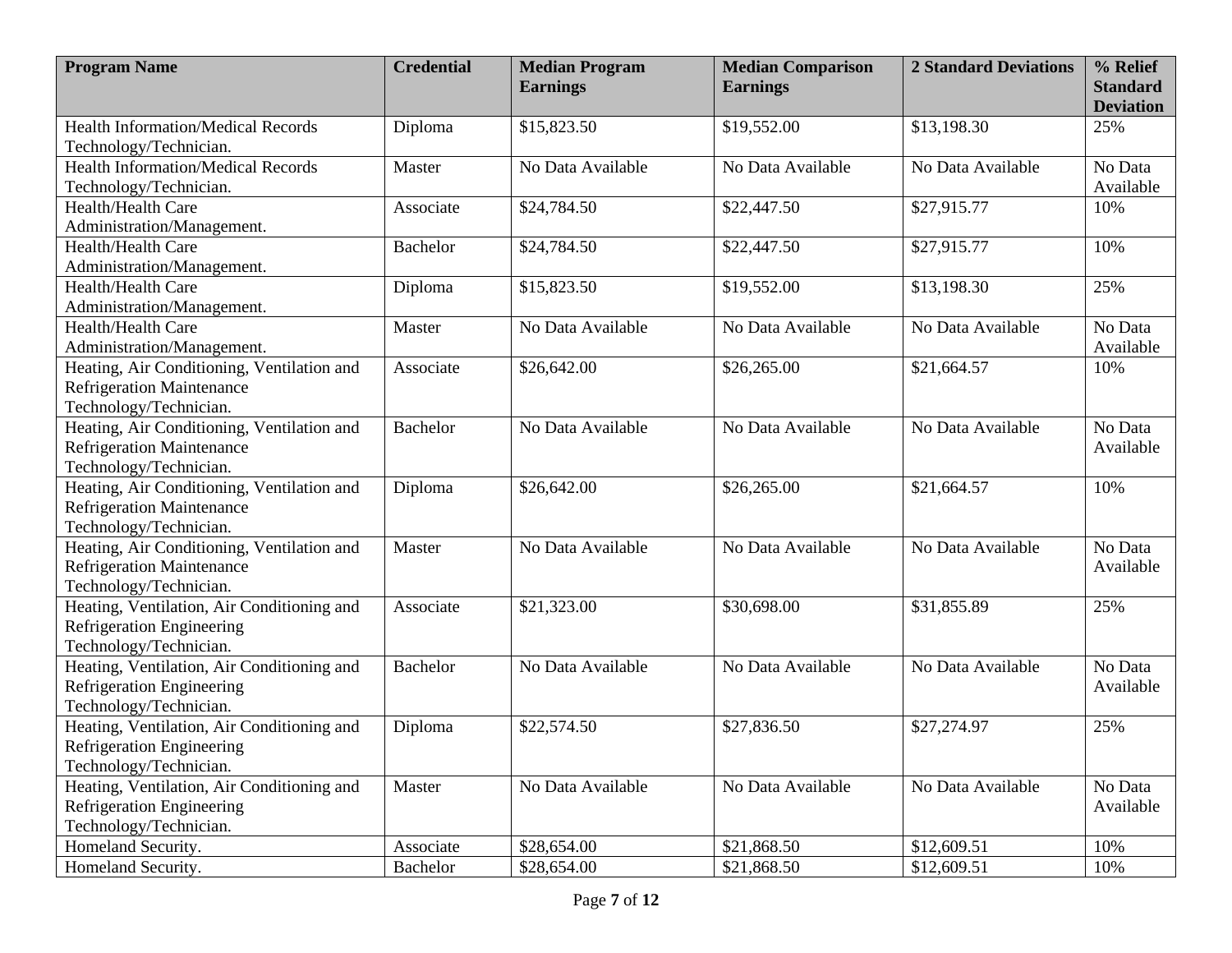| <b>Program Name</b>                                     | <b>Credential</b> | <b>Median Program</b><br><b>Earnings</b> | <b>Median Comparison</b><br><b>Earnings</b> | <b>2 Standard Deviations</b> | % Relief<br><b>Standard</b> |
|---------------------------------------------------------|-------------------|------------------------------------------|---------------------------------------------|------------------------------|-----------------------------|
|                                                         |                   |                                          |                                             |                              | <b>Deviation</b>            |
| Homeland Security.                                      | Diploma           | \$28,417.00                              | \$33,473.50                                 | \$24,806.75                  | 25%                         |
| Homeland Security.                                      | Master            | No Data Available                        | No Data Available                           | No Data Available            | No Data                     |
|                                                         |                   |                                          |                                             |                              | Available                   |
| Hospitality Administration/Management,                  | Associate         | \$22,726.50                              | \$22,014.00                                 | \$14,262.27                  | 10%                         |
| General.                                                |                   |                                          |                                             |                              |                             |
| Hospitality Administration/Management,                  | <b>Bachelor</b>   | \$22,726.50                              | \$22,014.00                                 | \$14,262.27                  | 10%                         |
| General.                                                |                   |                                          |                                             |                              |                             |
| Hospitality Administration/Management,                  | Diploma           | \$11,669.00                              | \$18,104.00                                 | \$20,654.64                  | 25%                         |
| General.                                                |                   | No Data Available                        | No Data Available                           | No Data Available            | No Data                     |
| Hospitality Administration/Management,<br>General.      | Master            |                                          |                                             |                              | Available                   |
| <b>Industrial Production</b>                            | Associate         | \$21,323.00                              | \$30,698.00                                 | \$31,855.89                  | 25%                         |
| Technologies/Technicians, Other.                        |                   |                                          |                                             |                              |                             |
| International Business/Trade/Commerce.                  | <b>Bachelor</b>   | \$22,726.50                              | \$22,014.00                                 | \$14,262.27                  | 10%                         |
| Legal Assistant/Paralegal.                              | Associate         | \$13,331.00                              | \$22,043.50                                 | \$12,518.68                  | 75%                         |
| Legal Assistant/Paralegal.                              | <b>Bachelor</b>   | \$13,331.00                              | $\overline{$}22,043.50$                     | \$12,518.68                  | 75%                         |
| Legal Assistant/Paralegal.                              | Diploma           | \$17,778.00                              | \$28,212.00                                 | \$20,584.32                  | 50%                         |
| Legal Assistant/Paralegal.                              | Master            | No Data Available                        | No Data Available                           | No Data Available            | No Data                     |
|                                                         |                   |                                          |                                             |                              | Available                   |
| Liberal Arts and Sciences/Liberal Studies.              | Associate         | No Data Available                        | No Data Available                           | No Data Available            | No Data                     |
|                                                         |                   |                                          |                                             |                              | Available                   |
| Liberal Arts and Sciences/Liberal Studies.              | Diploma           | No Data Available                        | No Data Available                           | No Data Available            | No Data                     |
|                                                         |                   |                                          |                                             |                              | Available                   |
| <b>Licensed Practical/Vocational Nurse</b>              | Associate         | \$24,784.50                              | \$22,447.50                                 | \$27,915.77                  | 10%                         |
| Training.                                               |                   |                                          |                                             |                              |                             |
| <b>Licensed Practical/Vocational Nurse</b>              | <b>Bachelor</b>   | \$24,784.50                              | \$22,447.50                                 | \$27,915.77                  | 10%                         |
| Training.                                               |                   |                                          |                                             |                              |                             |
| Licensed Practical/Vocational Nurse                     | Diploma           | \$14,174.00                              | \$34,251.50                                 | \$18,928.51                  | 100%                        |
| Training.<br><b>Licensed Practical/Vocational Nurse</b> | Master            | No Data Available                        | No Data Available                           | No Data Available            | No Data                     |
| Training.                                               |                   |                                          |                                             |                              | Available                   |
| Marine Maintenance/Fitter and Ship Repair               | Associate         | \$26,642.00                              | \$26,265.00                                 | \$21,664.57                  | 10%                         |
| Technology/Technician.                                  |                   |                                          |                                             |                              |                             |
| Marine Maintenance/Fitter and Ship Repair               | <b>Bachelor</b>   | No Data Available                        | No Data Available                           | No Data Available            | No Data                     |
| Technology/Technician.                                  |                   |                                          |                                             |                              | Available                   |
| Marine Maintenance/Fitter and Ship Repair               | Diploma           | \$26,642.00                              | \$26,294.00                                 | \$20,317.09                  | 10%                         |
| Technology/Technician.                                  |                   |                                          |                                             |                              |                             |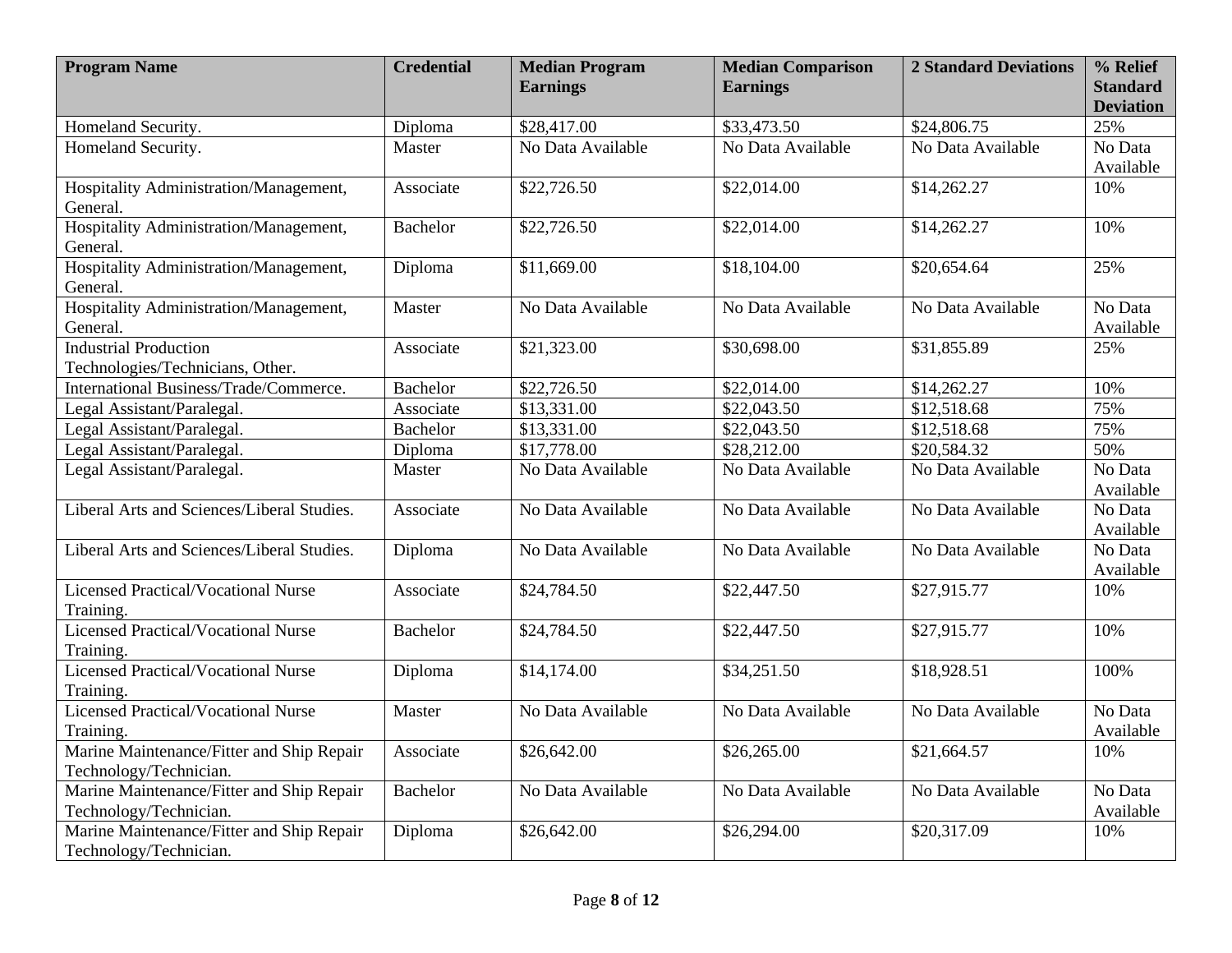| <b>Program Name</b>                                                  | <b>Credential</b> | <b>Median Program</b> | <b>Median Comparison</b> | <b>2 Standard Deviations</b> | % Relief                    |
|----------------------------------------------------------------------|-------------------|-----------------------|--------------------------|------------------------------|-----------------------------|
|                                                                      |                   | <b>Earnings</b>       | <b>Earnings</b>          |                              | <b>Standard</b>             |
| Marine Maintenance/Fitter and Ship Repair                            | Master            | No Data Available     | No Data Available        | No Data Available            | <b>Deviation</b><br>No Data |
| Technology/Technician.                                               |                   |                       |                          |                              | Available                   |
| Marketing/Marketing Management, General.                             | Bachelor          | \$22,726.50           | \$22,014.00              | \$14,262.27                  | 10%                         |
| Massage Therapy/Therapeutic Massage.                                 | Associate         | \$24,784.50           | \$22,447.50              | \$27,915.77                  | 10%                         |
| Massage Therapy/Therapeutic Massage.                                 | <b>Bachelor</b>   | \$24,784.50           | \$22,447.50              | \$27,915.77                  | 10%                         |
| Massage Therapy/Therapeutic Massage.                                 | Diploma           | \$13,260.00           | \$14,678.50              | \$8,971.20                   | 25%                         |
| Massage Therapy/Therapeutic Massage.                                 | Master            | No Data Available     | No Data Available        | No Data Available            | No Data<br>Available        |
| Mechanical Engineering.                                              | <b>Bachelor</b>   | No Data Available     | No Data Available        | No Data Available            | No Data                     |
|                                                                      |                   |                       |                          |                              | Available                   |
| Medical Administrative/Executive Assistant<br>and Medical Secretary. | Associate         | \$24,784.50           | \$22,447.50              | \$27,915.77                  | 10%                         |
| Medical Administrative/Executive Assistant<br>and Medical Secretary. | <b>Bachelor</b>   | \$24,784.50           | \$22,447.50              | \$27,915.77                  | 10%                         |
| Medical Administrative/Executive Assistant<br>and Medical Secretary. | Diploma           | \$15,823.50           | \$19,552.00              | \$13,198.30                  | 25%                         |
| Medical Administrative/Executive Assistant<br>and Medical Secretary. | Master            | No Data Available     | No Data Available        | No Data Available            | No Data<br>Available        |
| Medical Insurance Coding Specialist/Coder.                           | Diploma           | \$15,823.50           | \$19,552.00              | \$13,198.30                  | 25%                         |
| Medical Insurance Specialist/Medical Biller.                         | Associate         | \$24,784.50           | \$22,447.50              | \$27,915.77                  | 10%                         |
| Medical Insurance Specialist/Medical Biller.                         | <b>Bachelor</b>   | \$24,784.50           | \$22,447.50              | \$27,915.77                  | 10%                         |
| Medical Insurance Specialist/Medical Biller.                         | Diploma           | \$15,823.50           | \$19,552.00              | \$13,198.30                  | 25%                         |
| Medical Insurance Specialist/Medical Biller.                         | Master            | No Data Available     | No Data Available        | No Data Available            | No Data<br>Available        |
| Medical Office Management/Administration.                            | Associate         | \$24,784.50           | \$22,447.50              | \$27,915.77                  | 10%                         |
| Medical Office Management/Administration.                            | <b>Bachelor</b>   | \$24,784.50           | \$22,447.50              | \$27,915.77                  | 10%                         |
| Medical Office Management/Administration.                            | Diploma           | \$15,823.50           | \$19,552.00              | \$13,198.30                  | 25%                         |
| Medical Office Management/Administration.                            | Master            | No Data Available     | No Data Available        | No Data Available            | No Data<br>Available        |
| Medical Radiologic Technology/Science-<br>Radiation Therapist.       | Associate         | \$29,558.00           | \$33,215.00              | \$29,017.73                  | 25%                         |
| Medical/Clinical Assistant.                                          | Associate         | \$20,011.00           | \$21,351.00              | \$18,322.00                  | 25%                         |
| Medical/Clinical Assistant.                                          | Bachelor          | \$24,784.50           | \$22,447.50              | \$27,915.77                  | 10%                         |
| Medical/Clinical Assistant.                                          | Diploma           | \$17,579.00           | \$19,283.00              | \$10,072.06                  | 25%                         |
| Medical/Clinical Assistant.                                          | Master            | No Data Available     | No Data Available        | No Data Available            | No Data<br>Available        |
| Medical/Health Management and Clinical<br>Assistant/Specialist.      | Associate         | \$24,784.50           | \$22,447.50              | \$27,915.77                  | 10%                         |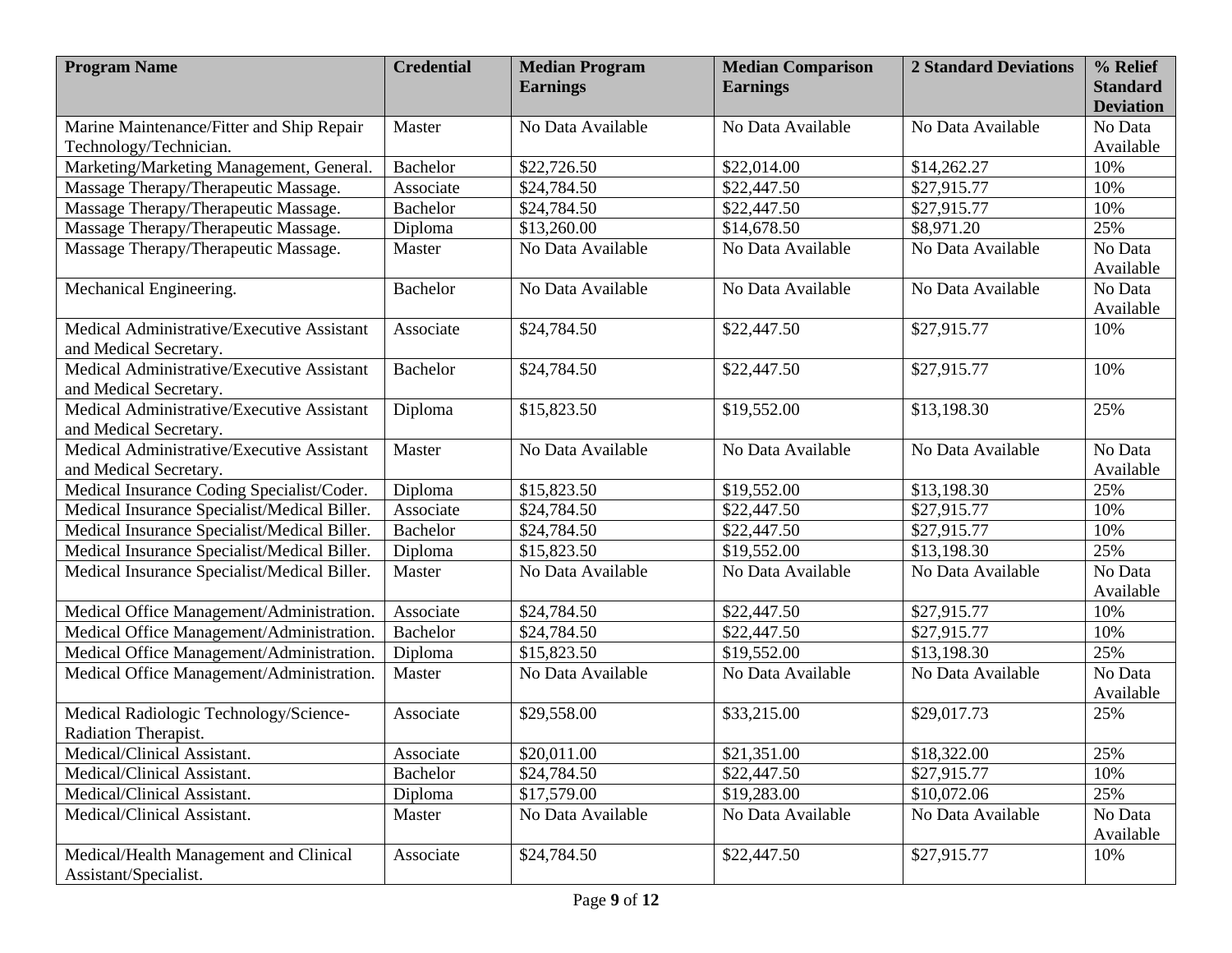| <b>Program Name</b>                                         | <b>Credential</b> | <b>Median Program</b><br><b>Earnings</b> | <b>Median Comparison</b><br><b>Earnings</b> | <b>2 Standard Deviations</b> | % Relief<br><b>Standard</b><br><b>Deviation</b> |
|-------------------------------------------------------------|-------------------|------------------------------------------|---------------------------------------------|------------------------------|-------------------------------------------------|
| Motorcycle Maintenance and Repair<br>Technology/Technician. | Associate         | \$26,642.00                              | \$26,265.00                                 | \$21,664.57                  | 10%                                             |
| Motorcycle Maintenance and Repair<br>Technology/Technician. | <b>Bachelor</b>   | No Data Available                        | No Data Available                           | No Data Available            | No Data<br>Available                            |
| Motorcycle Maintenance and Repair<br>Technology/Technician. | Diploma           | \$26,642.00                              | \$26,294.00                                 | \$20,317.09                  | 10%                                             |
| Motorcycle Maintenance and Repair<br>Technology/Technician. | Master            | No Data Available                        | No Data Available                           | No Data Available            | No Data<br>Available                            |
| Music Technology.                                           | Associate         | No Data Available                        | No Data Available                           | No Data Available            | No Data<br>Available                            |
| Nail Technician/Specialist and Manicurist.                  | Diploma           | No Data Available                        | No Data Available                           | No Data Available            | No Data<br>Available                            |
| Network and System<br>Administration/Administrator.         | Associate         | \$15,965.00                              | \$23,496.00                                 | \$26,686.50                  | 25%                                             |
| Network and System<br>Administration/Administrator.         | <b>Bachelor</b>   | No Data Available                        | No Data Available                           | No Data Available            | No Data<br>Available                            |
| Network and System<br>Administration/Administrator.         | Diploma           | \$15,965.00                              | \$23,496.00                                 | \$26,686.50                  | 25%                                             |
| Network and System<br>Administration/Administrator.         | Master            | No Data Available                        | No Data Available                           | No Data Available            | No Data<br>Available                            |
| Nurse/Nursing Assistant/Aide and Patient<br>Care Assistant. | Diploma           | \$16,474.50                              | \$22,243.00                                 | \$24,969.14                  | 25%                                             |
| Nursing Assistant/Aide and Patient Care<br>Assistant/Aide.  | Associate         | \$24,784.50                              | \$22,447.50                                 | \$27,915.77                  | 10%                                             |
| Nursing Assistant/Aide and Patient Care<br>Assistant/Aide.  | <b>Bachelor</b>   | \$24,784.50                              | \$22,447.50                                 | \$27,915.77                  | 10%                                             |
| Nursing Assistant/Aide and Patient Care<br>Assistant/Aide.  | Diploma           | \$14,174.00                              | \$34,251.50                                 | \$18,928.51                  | 100%                                            |
| Nursing Assistant/Aide and Patient Care<br>Assistant/Aide.  | Master            | No Data Available                        | No Data Available                           | No Data Available            | No Data<br>Available                            |
| Pharmacy Technician/Assistant.                              | Associate         | \$20,011.00                              | \$21,351.00                                 | \$18,322.00                  | 25%                                             |
| Pharmacy Technician/Assistant.                              | <b>Bachelor</b>   | \$24,784.50                              | \$22,447.50                                 | \$27,915.77                  | 10%                                             |
| Pharmacy Technician/Assistant.                              | Diploma           | \$17,579.00                              | \$19,283.00                                 | \$10,072.06                  | 25%                                             |
| Pharmacy Technician/Assistant.                              | Master            | No Data Available                        | No Data Available                           | No Data Available            | No Data<br>Available                            |
| Plumbing Technology/Plumber.                                | Associate         | \$18,672.00                              | \$26,173.00                                 | \$29,094.28                  | 25%                                             |
| Plumbing Technology/Plumber.                                | <b>Bachelor</b>   | No Data Available                        | No Data Available                           | No Data Available            | No Data<br>Available                            |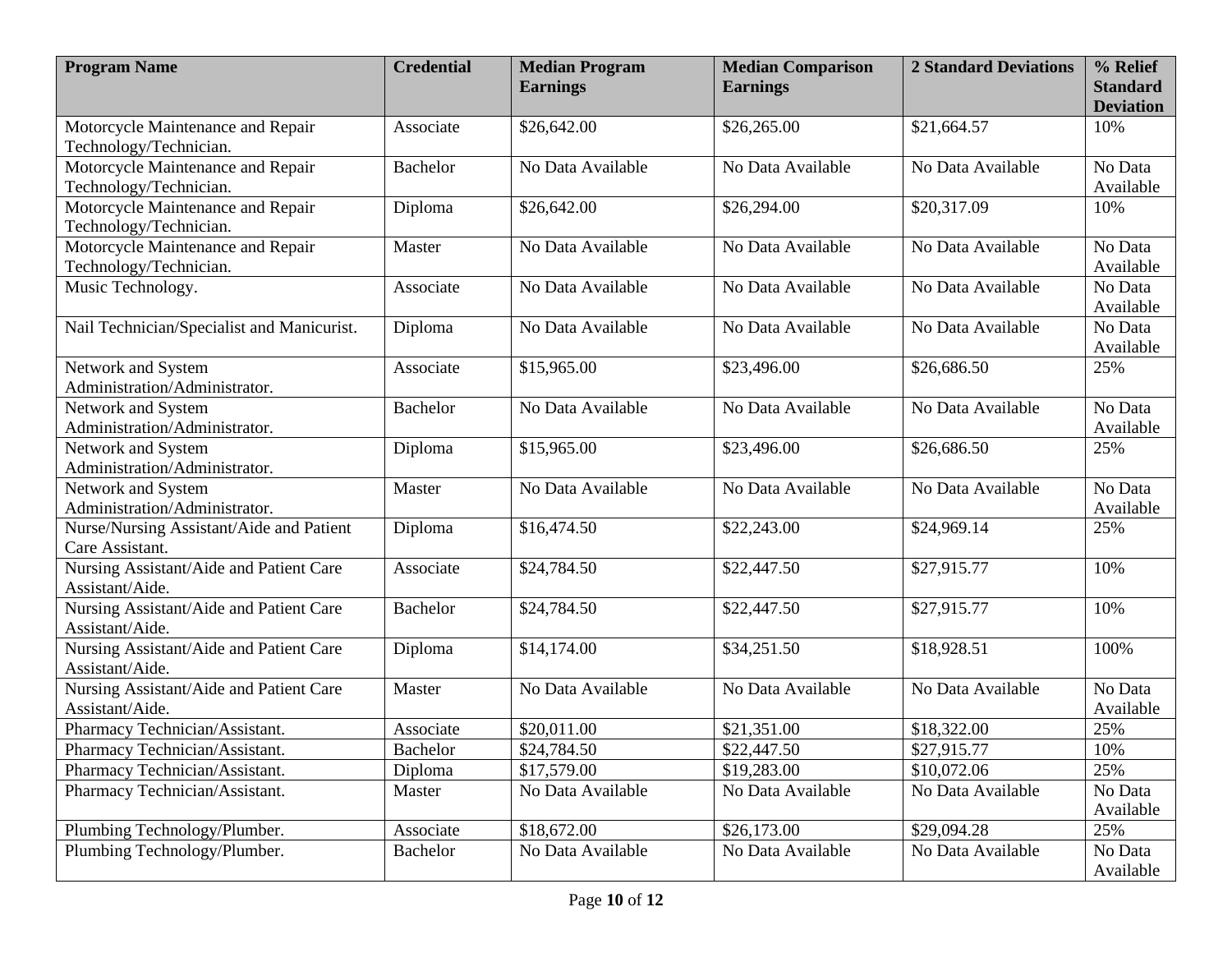| <b>Program Name</b>                       | <b>Credential</b> | <b>Median Program</b><br><b>Earnings</b> | <b>Median Comparison</b><br><b>Earnings</b> | <b>2 Standard Deviations</b> | % Relief<br><b>Standard</b> |
|-------------------------------------------|-------------------|------------------------------------------|---------------------------------------------|------------------------------|-----------------------------|
|                                           |                   |                                          |                                             |                              | <b>Deviation</b>            |
| Plumbing Technology/Plumber.              | Diploma           | \$14,176.00                              | \$19,912.00                                 | \$34,627.27                  | 25%                         |
| Plumbing Technology/Plumber.              | Master            | No Data Available                        | No Data Available                           | No Data Available            | No Data                     |
|                                           |                   |                                          |                                             |                              | Available                   |
| Practical Nursing, Vocational Nursing and | Diploma           | \$14,174.00                              | \$34,251.50                                 | \$18,928.51                  | 100%                        |
| Nursing Assistants, Other.                |                   |                                          |                                             |                              |                             |
| Pre-Engineering.                          | Associate         | No Data Available                        | No Data Available                           | No Data Available            | No Data                     |
|                                           |                   |                                          |                                             |                              | Available                   |
| Psychology, General.                      | Associate         | No Data Available                        | No Data Available                           | No Data Available            | No Data<br>Available        |
| Radiologic Technology/Science-            | Diploma           | \$24,166.00                              | \$33,997.00                                 | \$33,612.24                  | 25%                         |
| Radiographer.                             |                   |                                          |                                             |                              |                             |
| Registered Nursing/Registered Nurse.      | Associate         | \$24,784.50                              | \$22,447.50                                 | \$27,915.77                  | 10%                         |
| Registered Nursing/Registered Nurse.      | <b>Bachelor</b>   | \$24,784.50                              | \$22,447.50                                 | \$27,915.77                  | 10%                         |
| Registered Nursing/Registered Nurse.      | Diploma           | \$16,474.50                              | \$22,243.00                                 | \$24,969.14                  | 25%                         |
| Registered Nursing/Registered Nurse.      | Master            | No Data Available                        | No Data Available                           | No Data Available            | No Data                     |
|                                           |                   |                                          |                                             |                              | Available                   |
| Renal/Dialysis Technologist/Technician.   | Associate         | \$24,784.50                              | \$22,447.50                                 | \$27,915.77                  | 10%                         |
| Renal/Dialysis Technologist/Technician.   | <b>Bachelor</b>   | \$24,784.50                              | \$22,447.50                                 | \$27,915.77                  | 10%                         |
| Renal/Dialysis Technologist/Technician.   | Diploma           | \$16,474.50                              | \$22,243.00                                 | \$24,969.14                  | 25%                         |
| Renal/Dialysis Technologist/Technician.   | Master            | No Data Available                        | No Data Available                           | No Data Available            | No Data<br>Available        |
| Respiratory Care Therapy/Therapist.       | Associate         | \$29,558.00                              | \$33,215.00                                 | \$29,017.73                  | 25%                         |
| Respiratory Care Therapy/Therapist.       | <b>Bachelor</b>   | \$24,784.50                              | \$22,447.50                                 | \$27,915.77                  | 10%                         |
| Respiratory Care Therapy/Therapist.       | Diploma           | \$24,166.00                              | \$33,997.00                                 | \$33,612.24                  | 25%                         |
| Respiratory Care Therapy/Therapist.       | Master            | No Data Available                        | No Data Available                           | No Data Available            | No Data<br>Available        |
| Restaurant, Culinary, and Catering        | Diploma           | No Data Available                        | No Data Available                           | No Data Available            | No Data                     |
| Management/Manager.                       |                   |                                          |                                             |                              | Available                   |
| Sales, Distribution, and Marketing        | Associate         | \$22,726.50                              | \$22,014.00                                 | \$14,262.27                  | 10%                         |
| Operations, General.                      |                   |                                          |                                             |                              |                             |
| Sales, Distribution, and Marketing        | <b>Bachelor</b>   | \$22,726.50                              | \$22,014.00                                 | \$14,262.27                  | 10%                         |
| Operations, General.                      |                   |                                          |                                             |                              |                             |
| Sales, Distribution, and Marketing        | Diploma           | \$11,669.00                              | \$18,104.00                                 | \$20,654.64                  | 25%                         |
| Operations, General.                      |                   |                                          |                                             |                              |                             |
| Sales, Distribution, and Marketing        | Master            | No Data Available                        | No Data Available                           | No Data Available            | No Data                     |
| Operations, General.                      |                   |                                          |                                             |                              | Available                   |
| Social Sciences, General.                 | Associate         | No Data Available                        | No Data Available                           | No Data Available            | No Data                     |
|                                           |                   |                                          |                                             |                              | Available                   |